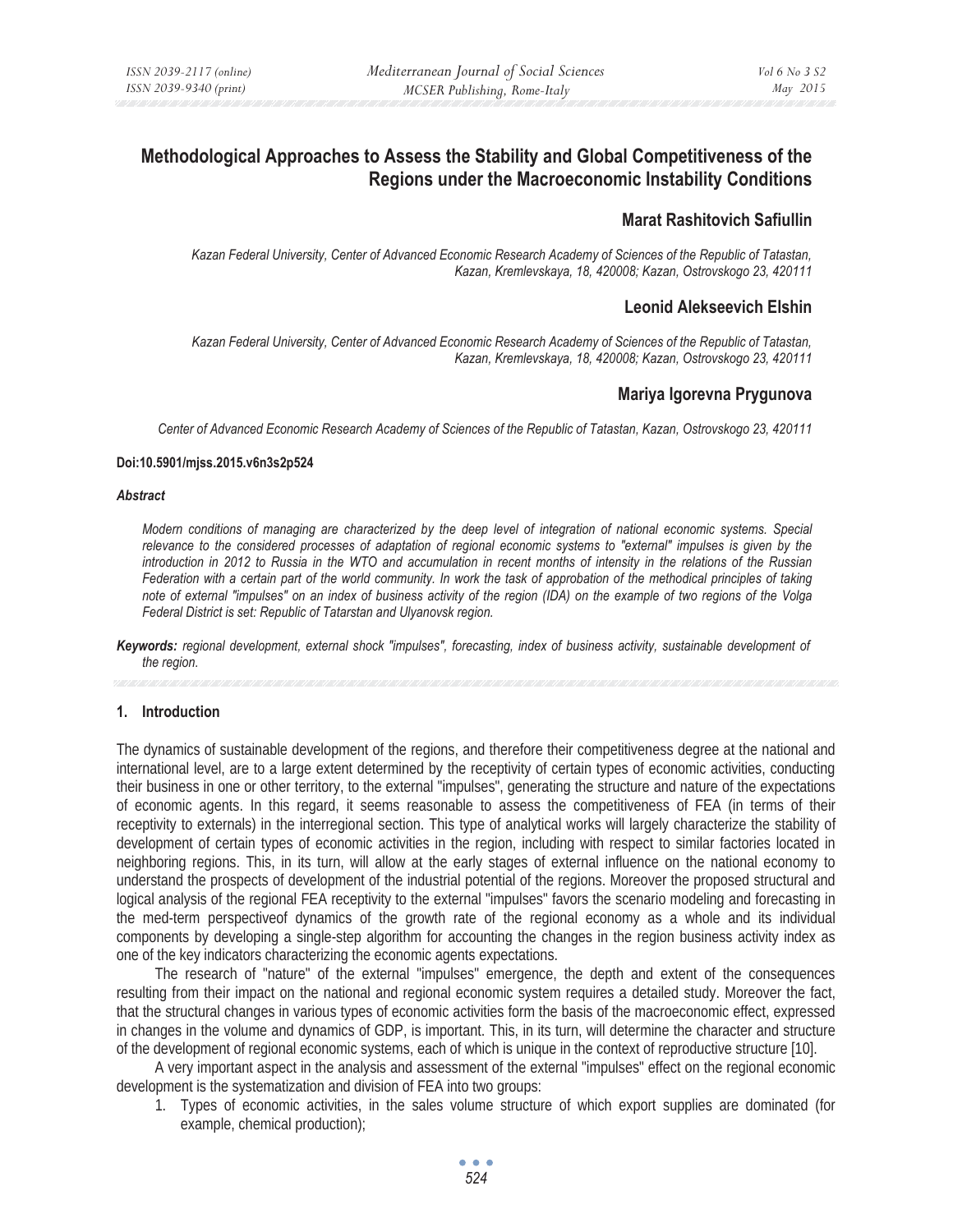2. Types of economic activities oriented to the domestic market (production of food stuff, including drinks and tobacco, textile and sewing production)

For example, if you understand an external "impulse" as the liberalization of foreign trade (as a result of entering of a country to WTO), then the character of changes occurring in a certain type of economic activity will depend on the group which it belongs to. This is explained by the fact that export-oriented and import-substituting FEA have different directions in getting the relevant effects.

If you classify some sanctions of a certain number of the international community, expressed, for example, in restriction of exports, of access to financial markets, of the transfer of new technologies, as external "impulses", in this case, the effects will have a one-sided negative nature, regardless of belonging to the FEA groups previously selected. It should be noted that external sanctions form a new organizational operating environment for corporations, largely limiting their investment activity and, as a result, predetermining downturn of the economic and operating activities. However, sectoral sanctions may restrict the volume of imports and foreign advanced technologies, which can create an additional impulse for the development of domestic enterprises producing import-substituting goods and services.

On the basis of the foregoing, the authors have developed a structural and logic simulation scheme of influence of external "impulses"on the development of regional economic activities[20]:

- 1. Identification of the external «impulses»;
- 2. Grouping of regional FEAon the basis of their foreign markets orientation and the response to external "impulses";
- 3. Development and determination of exogenous factors affecting the endogenous parameters of development of certain types of economic activities;
- 4. Development of economic-mathematical model that determines the correlation between exogenous and endogenous factors of the development of FEA;
- 5. Scenario modeling of exogenous parameters, including those which determine the value of the "shock" effects during the current and long periods of time;
- 6. Forecast of development of individual FEA and its projection on the general economic indicators of economic development of the region.

## **2. Methods**

The logic of the selection of index characterizing the expectations of economic agents in developed model of external «impulses» impacton the development of industrial FEA looks as follows. Expectations are central link in the process of determination of prospective development plans developed in the corporative sector. Any actions of economic agents, resulting in corrections of the volume of the produced and shipped products, follow primarily their expectations. [14] If the expectations of economic agents are adaptive, the current volumes of production and deliveries of products will be to a large extent determined by the past values of their growth rate. Modeling of expectations was carried out on the basis of the indicator assessing the business activity of the region.

At the same time the authors suggest using composite index of business activity of the region as the indicator allowing tracking the state of business activity on a regular monthly basis. Four main indicators are included as the components of this indicator: production, financial sector, the resource base of the economy, consumer market. Within each category the weights of its constituent indicators are determined; each category, in its turn, has its own weight in the integral index of business activity. A set of indicators included as a compound of the index, is determined on the basis of the factors affecting the formation of the economic conjuncture and the dynamics of its development [15].

The modeling process consists in determination of the monthly indexes of business and economic activity of the region and its individual economy sectors. Application of this method enables to reveal the intermarket interactions, to determine the structure of the occurrence of economic crises, as well as to identify the reaction of economic agents to the external "impulses".

Let's imagine a logical model of development of business activity indexes of the region (BAI) [1] and its approbation on the example of two regions of the Volga Federal District: the Republic of Tatarstan and the Ulyanovsk region. When calculating the BAI the macroeconomic data provided by official statistical agency are used.

The method, used in this study, is based on the application of the factor approach, i.e. revealing a set of factors affecting the level of socio-economic development of the region. In this approach, first the analyzed factors are combined into sub-indexes, which are the sum of the many weighted average assessments for the analyzed components. On the basis of this system of indicators characterizing the certain types of activities, and the index method,the integral (composite) or a composite index is calculated - "Business activity index", which determines the level of business activity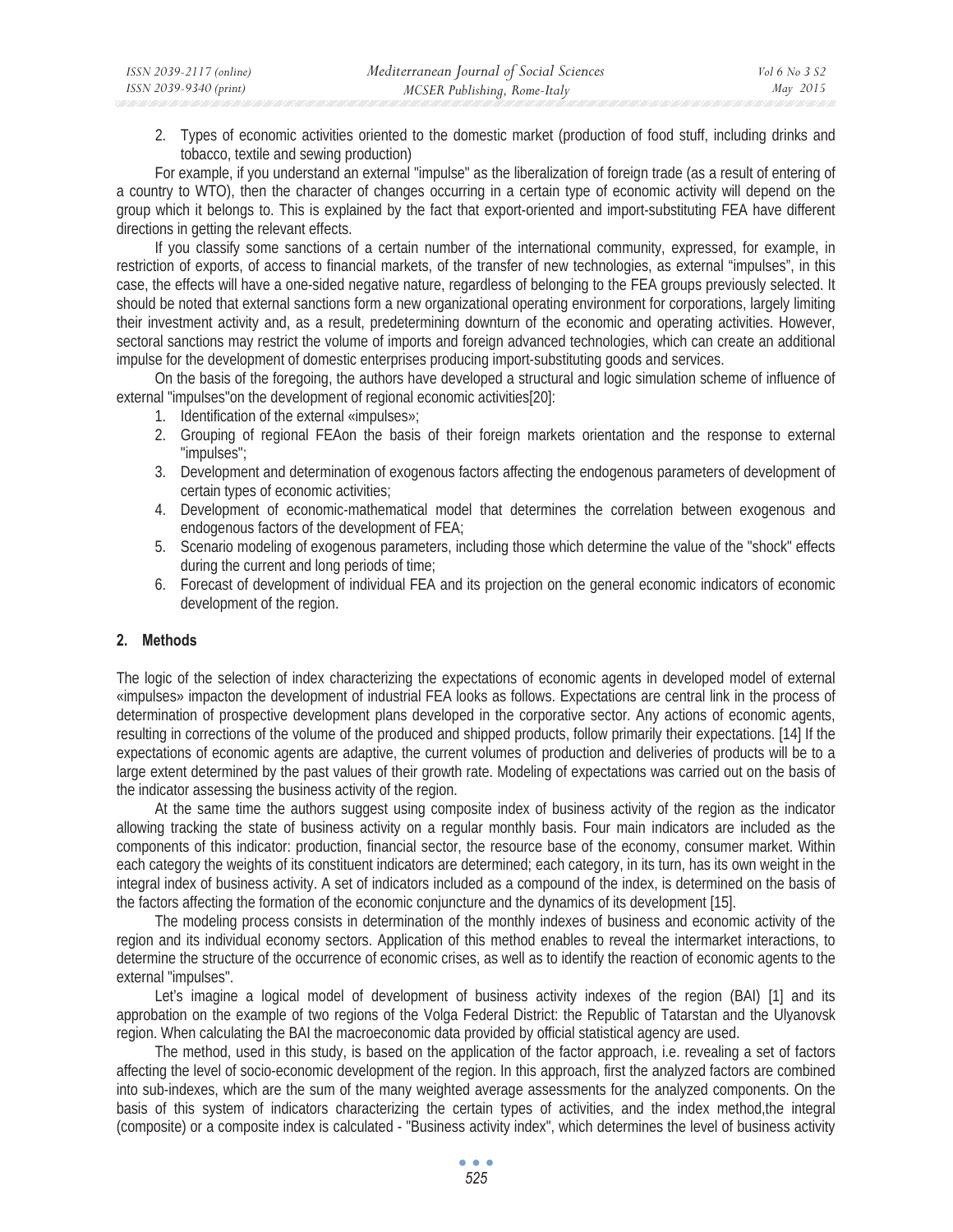of the object being assessed as a whole.

Let's imagine the conceptual algorithm of constructing of composite anticipatory index of business activity of the region in the form of a flow diagram (Figure 1).



**Figure 1.** Stages of construction of the aggregate integrated business activity index of the region

The modeling process consists in determination of the monthly indexes of business and economic activity of the region and its individual economy sectors. Application of this method enables to reveal the intermarket interactions, to determine the structure of the occurrence of economic crises, as well as to identify the reaction of economic agents to the external "impulses".

Let's present a logical model of development of business activity indexes of the region (BAI) [1] and its approbation on the example of two regions of the Volga Federal District: the Republic of Tatarstan and the Ulyanovsk region. When calculating the BAI the macroeconomic data provided by official statistical agency are used.

As noted above, the ideal reference indicator for the assessment of business activity is GDP. For the Republic is domestic regional product (DRP) respectively.

However, as the official statistical body of Tatarstan - Tatstat - officially provides according to the GRP indicator only quarterly and annual statistical reports, this macroeconomic indicator cannot be used as a base (reference) one. Accordingly, it is necessary to choose another indicator, the dynamics of which is very similar to the GDP [3].

Focusing on the international and domestic experience of construction ofaggregate indexes of anticipatory indicators of business activity, we analyzed the index of industrial production (IIP) acting as such indicator that would characterize the economic activity of the Republic of Tatarstan.

The analysis of time series of GDP and IIP indicates that these series are strongly correlated with each other. This gave us opportunity to use the index of industrial production as the basic indicator in assessing the business activity of the Republic of Tatarstan due to the presence of official monthly statistics of this indicator [2].

To form a system of economic components, which shallfinally form the aggregate anticipatory index, it was necessary to determine the indicators which are characterized by anticipatory character of dynamics relative to a reference indicator from a great many of possible indicators affecting the dynamics of GDP.

Since the purpose of our study is to construct an aggregate indicator of business activity, preceding the general economic dynamics, we did not consider the indicators that are initially not anticipatory, but rather synchronous or retarded (for example, retail sales).

While making the list of the economic components suggested for inclusion in the aggregate anticipatory business activity index of the region, we focused on the following aggregated macroeconomic data (categories): production, financial sector, the resource base of the economy, the consumer market. The data obtained from the companies are accumulated into the categories of "Entrepreneurial assessment and expectations." Within each category the weights of its constituent indicators are determined; each category, in its turn, has its own weight in the integral index of business activity.

In the general form the integral index of business activity is the sum of four main components: the three weighted indexes of various industry groups of the economy (the capital change index, resource and production indexes) as well as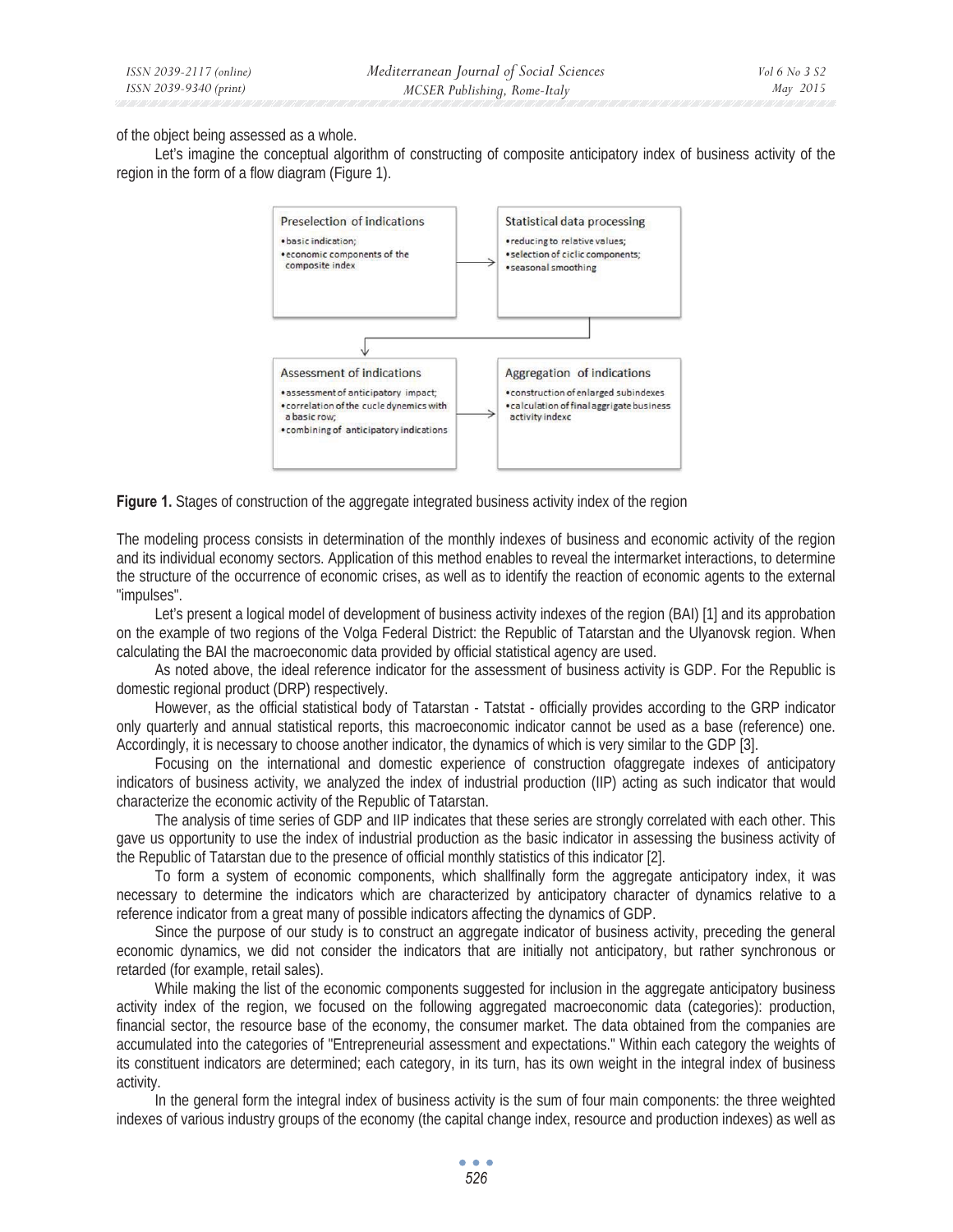stock index, reflecting the tendency of development of the securities market.

### **3. Results**

In the general form the integral index of business activity is the sum of four main components: the three weighted indexes of various industry groups of the economy (the index of changes in the capital, resource and production indexes) as well as stock index, reflecting the tendency of development of the securities market.

Determination of the weight coefficients of each component of theaggregate index was based on the performed cross-correlation analysis. The analyzed lag was from 3 to 8 months. The weights were calculated in proportion to the obtained maximum correlation coefficients (Table 1 - 2).

Table 1. Cross-correlation analysis of weight coefficient, composing the aggregate anticipatory business activity index of the Republic of Tatarstan

| Name of subindex     | Value of assigned weight | Correlation coefficient |
|----------------------|--------------------------|-------------------------|
| Capital change index | 0.34                     | 0.76                    |
| Stock index          | በ ን?                     | 0.50                    |
| Resource index       | 0.31                     | 0.69                    |
| Production index     |                          | 0.26                    |

| Table 2. Cross-correlation analysis of weight coefficient, composing the aggregate anticipatory business activity index of |  |  |  |  |  |
|----------------------------------------------------------------------------------------------------------------------------|--|--|--|--|--|
| the Ulyanovsk Region                                                                                                       |  |  |  |  |  |

| Name of subindex     | Value of assigned weight | Correlation coefficient |
|----------------------|--------------------------|-------------------------|
| Capital change index | በ 28                     | 0.61                    |
| Stock index          |                          | 0.49                    |
| Resource index       |                          | 0.51                    |
| Production index     |                          | ባ 36                    |

The use of these methodological approaches enables to make the conclusion that, in the Republic of Tatarstan, as well as in the Ulyanovsk region in the period from 2007 to 2013 multidirectional tendencies in the dynamics of business activity of economic entities were observes. During the period of from 2010 till beginning of 2013 the aggregate anticipatory index of business activity in these regions demonstrated a positive trend in general, which indicated the strengthening of economic growth expectations. But by the end of the second quarter of 2013 there was a recession in its level. And since September of 2013, dynamics of the level of business activity index began to demonstrate a significant decline.

However, it must be noted that the index of business activity in the Republic of Tatarstan for the great number of time periods were higher compared to similar values characterizing the expectations of economic agents of the Ulyanovsk region. Apparently this is due to the structural and institutional characteristics causing the economic growth in the studied regions. For example, the value of the weight coefficient for production index is higher for the Ulyanovsk region and for capital change index and for the stock index – it is higher for the Republic of Tatarstan. This may indicate the dominance in the economic development of the Republic of Tatarstan of the institutions of deeper integration into international economic relations and a higher degree of openness of the economy and, therefore, its increased dependence on external market factors. However, a higher level of the weight coefficient for the production index in the Ulyanovsk region can say that when forming their expectations the economic agents of this region are increasingly oriented on the physical indicators of the organizations (for example, the volume growth rate of shipped goods of own production, trade stocks, etc.).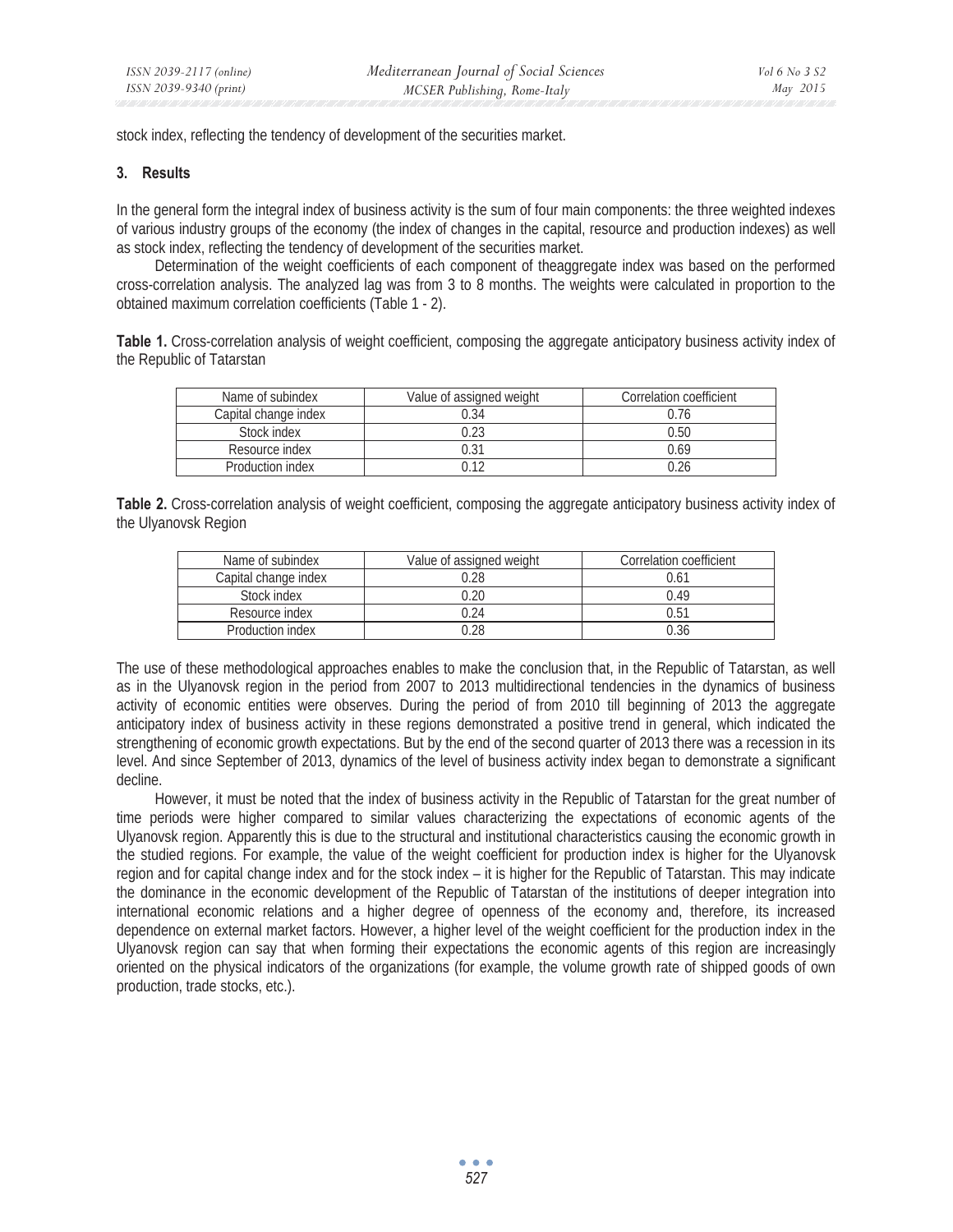

**Figure 2.** The dynamics of the aggregate anticipatory index of the Republic of Tatarstan and the Ulyanovsk region

Taking into account that PAI is built on the basis of accounting of the conjunctural changes in the external and domestic markets it can be stated with confidence that the developed model of the influence of external "impulses" impact on the development of certain types economic activities in certain regions analyzes the interconnection between the external and domestic markets of the produced products.

The indicator, characterizing the growth rate of the products production volumes, is selected as an endogenous parameter.

### **4. Discussion**

Thus, in the work the task is set to approbate the methodological principles of accounting of the external "impulses" impact on the development of individual regional FEA and on their basis to determine the level of liability to external "impulses" of regional economic systems in general.

The selection of criteria for the construction of economic and mathematical model is performed from the available statistical base. The system of indicators does not contain expert indicators or the indicators based on the results of surveys of economic and business entities.

Further we present the stated concept of the external "impulse" impact on the development of regional FEA in the context of industrial types of economic activities of the Republic of Tatarstan and the Ulyanovsk region. Thus, initially, the modeling process will be based on the correlation analyze. This approach differs from ones we previously published [20] in terms of the transition from modeling of multiple regression equations containing a set of exogenous variables, including PAI, to measurement of the impact of the index dynamic assessing closeness of the connection between the expectations of economic agents of the region (PAI) and the growth rate in the industrial sectors of the regional economy.

The results of correlation analysis, based on the measurement of closeness of the connection between the studied indicators and one constructed on the basis of monthly data in the range of 2009-2014 are presented in the Table 3. The whole sample includes 65 observations for each type of economic activity of the Republic of Tatarstan and the Ulyanovsk region, belonging to the industrial sector.

**Table 3.** Values of correlation coefficients assessing closeness of the connection between the dynamics of the growth rate of the aggregate index of business activity and the growth of industrial sectors

| N <sub>2</sub> | Name of the studied indicator                                | <b>Correlation coefficient value</b> |                      |  |
|----------------|--------------------------------------------------------------|--------------------------------------|----------------------|--|
|                |                                                              | The Republic of Tatarstan            | the Ulyanovsk region |  |
|                | Industrial production                                        | 0.609                                | በ 724                |  |
|                | <b>Extraction of minerals</b>                                | 0.399                                | 0.297                |  |
|                | Manufacturing activities                                     | 0.671                                | 0.769                |  |
|                | Production and distribution of electric power, gas and water | 0.365                                | 0.616                |  |

The results of correlation analysis show the heterogeneity of influence of business activity conjuncture on various economy sectors of the studied regions relating to industrial profile. As we can see from the presented calculation data (Table 3) the level of closeness of the connection between the growth rates of industrial production and the dynamics of the business activity index takes very high values. At the same time, this connection is much differentiated and takes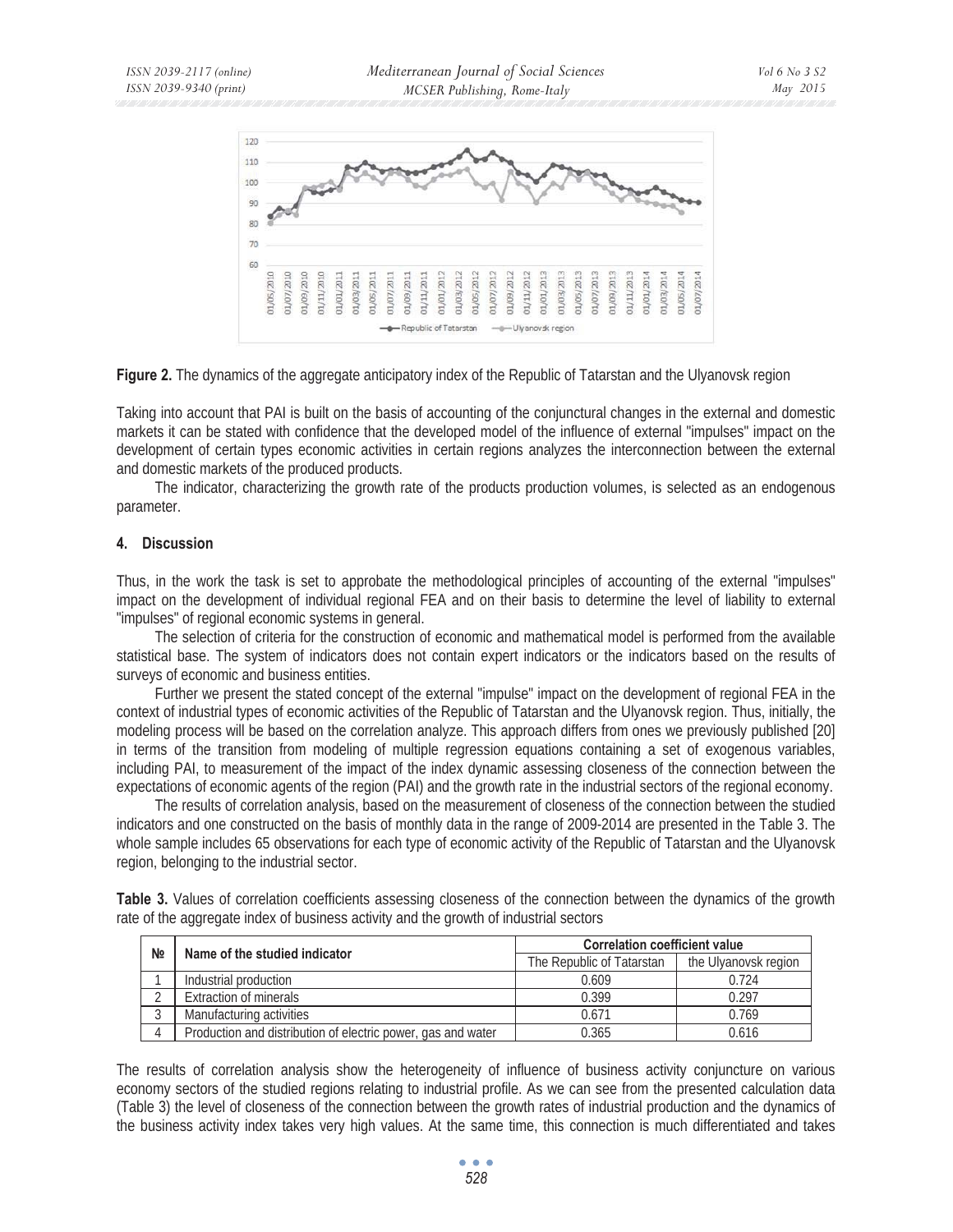| ISSN 2039-2117 (online) | Mediterranean Journal of Social Sciences | Vol 6 No 3 S2 |
|-------------------------|------------------------------------------|---------------|
| ISSN 2039-9340 (print)  | MCSER Publishing, Rome-Italy             | May 2015      |

virtually unified character depending on the types of industrial productions. Thus, the results of the analysis show that, in such sectors as "Extraction of minerals" and "Production and distribution of electric power, gas and water" the impact of expectations of economic agents on the dynamics of the growth rate of industrial production is quite limited, which well stayswithin the general paradigm of the theory of utility and consumption of goods. [14]

The highest level of connection between the studied indicators is observed in the manufacturing industry. Based on this we then try to assess the impact of changes in the expectations of economic agents on the development of this very sector of the economy in the regions we consider.

The basis of the structural and logical model assessing the level of the connection between the studied parameters in the manufacturing industry is formed by the foregoing econometric approach; we presented above, as well as in the works published previously [13]. It is based on a method that reveals the interconnection between the dynamics of growth of industrial economy sectors and their rate in the previous periods, as well as growth rates of the values of the business activity index of the region.

In our opinion the evaluation of the coefficients, when the factor assesses the expectations of economic agents, is extremely important and informative. So, if we calculate these values in the context of many individual types of economic activities of the industrial sector of the region it is possible to determine the degree of their response to the external "impulses" at a high degree of probability. Thus, in fact, it is possible to determine the level of competitiveness and stability of development of studied types of economic activities and the region in general and to predict their further development, taking into account shock impulses formed now and in the future [13].

As an example, this article presents ratable calculations of main parameters of the econometric model, determining the interconnection between the growth dynamics of the chemical industry of the Republic of Tatarstan and the external "impulses".

 $P = 89,05+0,105 P(-1) + 0,083$ IDA (-2) (R<sup>2</sup> = 0,7821),

Where P is the growth rate of chemical production (smoothed series), IDA is the growth rate of the free business activity index of the region.

**Table 4.** Characteristic of the parameters of the statistical significance of the econometric equation assessing the dependence of the dynamics of production volumes of the chemical industry of the Republic of Tatarstan on the external "impulses"

|                  | Coefficients | t-statistics |
|------------------|--------------|--------------|
| $-$ cross.       | 89.05        | 2.2301       |
| $P$ (<br>1       | 0.105        | 2.1683       |
| DA (-2)<br>$-2i$ | 0.083        | 1.2508       |

Similar calculations were carried out for other types of economic activities of manufacturing industry of the Republic of Tatarstan and the Ulyanovsk region (Table 5).

The results of the assessments of coefficients of exogenous factors, assessing the elasticity of the change in the growth rate of individual industrial productions as a result of vibrations of the aggregate index of business activity are presented in the Table 5 and Figure 3.

**Table 5.** Values of the coefficients of the factor, assessing the expectations of the economic agents

|                                                                       | The Republic of Tatarstan |              | the Ulyanovsk region |              |  |
|-----------------------------------------------------------------------|---------------------------|--------------|----------------------|--------------|--|
| $N2$ Type of economic activity                                        | Value of the              | t-statistics | Value of the         | t-statistics |  |
|                                                                       | coefficient               | $(p=0.05)$   | coefficient          | $(p=0.05)$   |  |
| Production of foodstuff, including drinks and tobacco                 | $-0.035$                  | 1.256        | $-0.056$             | 2.052        |  |
| 2 Production of oil products                                          | $-0.041$                  | 2.567        | 0.032                | ٠            |  |
| 3 Processing of wood and production of products from a tree           | 0.048                     | 0.964        | 0.073                | 1.298        |  |
| 4 Pulp and paper production; publishing and printing activity         | 0.05                      | 3.598        | 0.041                | 6.214        |  |
| 5 Production of electrical equipment, electronic andoptical equipment | 0.068                     | 1.501        | 0.082                | 2.974        |  |
| 6 Production of rubber and plastic products                           | 0.075                     | 5.215        | 0.072                | 2.549        |  |
| 7 Chemical production                                                 | 0.083                     | 1.251        | $-0.039$             | 1.905        |  |
| 8 Metallurgical production and production of finished metal products  | 0.095                     | 1.659        | 0.031                | 4.214        |  |
| 9 Production of cars and equipment                                    | 0.124                     | 2.981        | $-0.018$             | 1.199        |  |
| 10 Production of vehicles and equipment                               | 0.132                     | 6.328        | 0.146                | 1.564        |  |
| 11 Leather manufacture, production of leather products and footwear   | 0.142                     | 2.012        | 0.046                | 3.520        |  |
| 12 Textile and sewing production                                      | 0.156                     | 3.409        | 0.024                | 4.128        |  |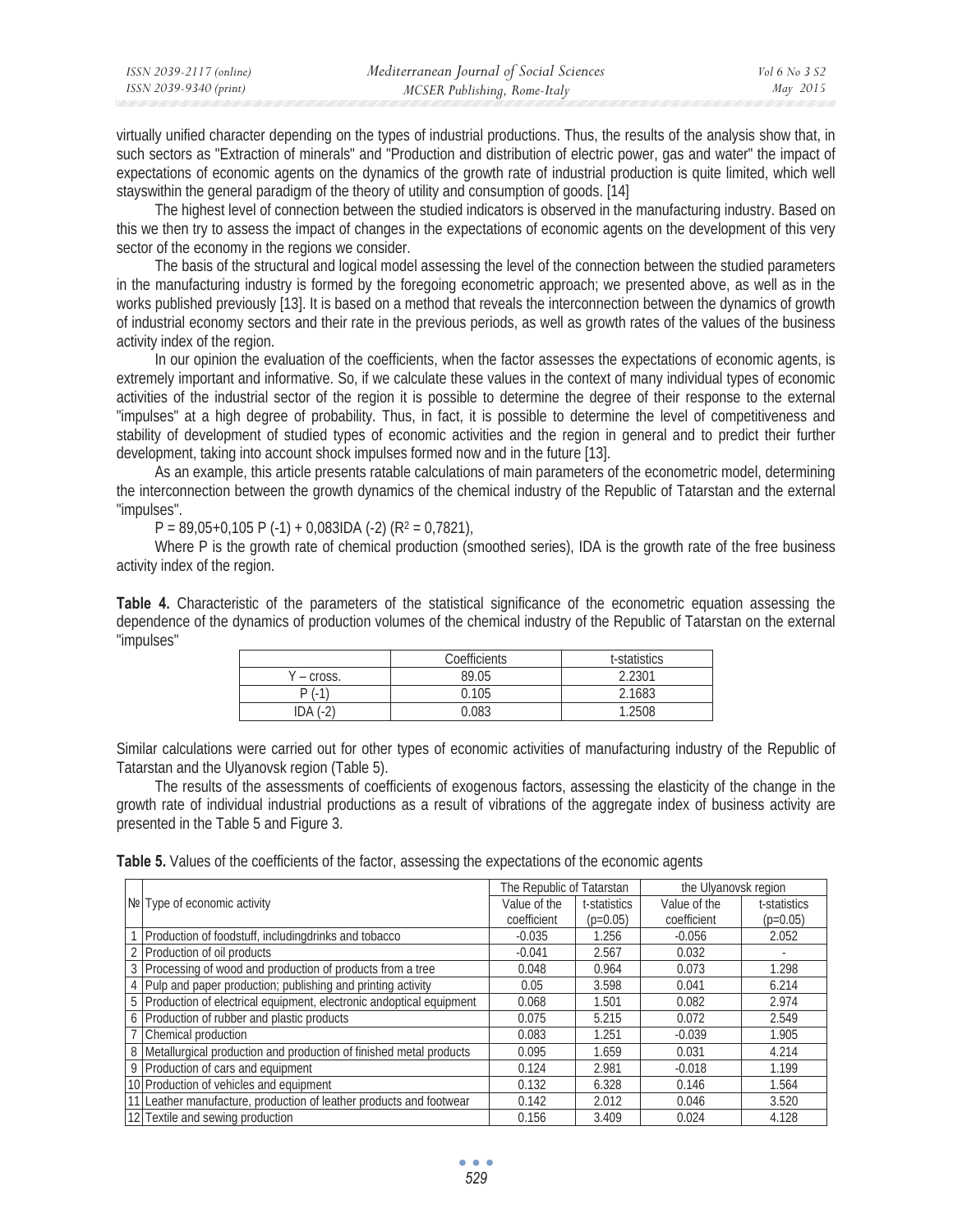

**Figure 3.** Comparative analysis of the values of the coefficients of the factors, assessing the economic agents' expectations in the Republic of Tatarstan and the Ulyanovsk region.

### **5. Conclusions**

The calculation results show that, in the structure of industrial production there is no uniformity of response to changes in business activity in the region. A number of industrial productions havestrongly marked character depending on the response of economic agents to certain "shock" demonstrativeness, while a number of other industries have insignificant values of coefficients of elasticity, which indicates a weak character of receptivity to various external manifestations determining the dynamics of medium-term perspective.

If you carry out the comparative analysis of the competitiveness of FEA in terms of two studied regions in the context of their sustainable development under the condition of external "impulses", then we can say that in most cases, more sustainable character of development is demonstrated by the industry of the Ulyanovsk region. For example, among twelve analyzed economic activities related to the industrial profile of the economy of the studied regions, only four of them (the production of vehicles and equipment, production of electrical equipment, electronic and optical equipment, processing of wood and production of products from a tree and production of food stuff, including drinks and tobacco) demonstrated a greater level of elasticity of reaction to changes in expectations of economic agents regarding the same productions, located in the territory of the Republic of Tatarstan.

Possible reasons of "distortions" in the sustainability of development of the same FEA located in the territories of different regions may be determined based on the following set of factors:

- 1. The range of activity of the studied types of economic activities;
- 2. Focus on internal and external markets;
- 3. The effectiveness of the financial system of enterprises, determining their financial stability
- 4. The level of integration of economic entities in the system of international markets and so on.

The study of the listed factors in the context of their influence on the receptivity of the industrial economy sector of the regions to external influence requires special attention and additional assessments, which is not the subject of the study of this work and will be reflected in the next works of the authors.

In conclusion, it should be noted that the developed methodological approach enables to assess the degree of reaction of certain types of economic activities to the impact on the regional and national economic systems ofshocks external "impulses". At the same time the values of the coefficients indicating the elasticity of the studied endogenous parameters as a result of the current and future corrections to the expectations of economic agents in many respects may indicate the level of receptivity of certain types of economic activities to various effects. Thus, we can assess the current and future levels of competitiveness, not only of the regional sectoral types of activities, but also the entire region in general.